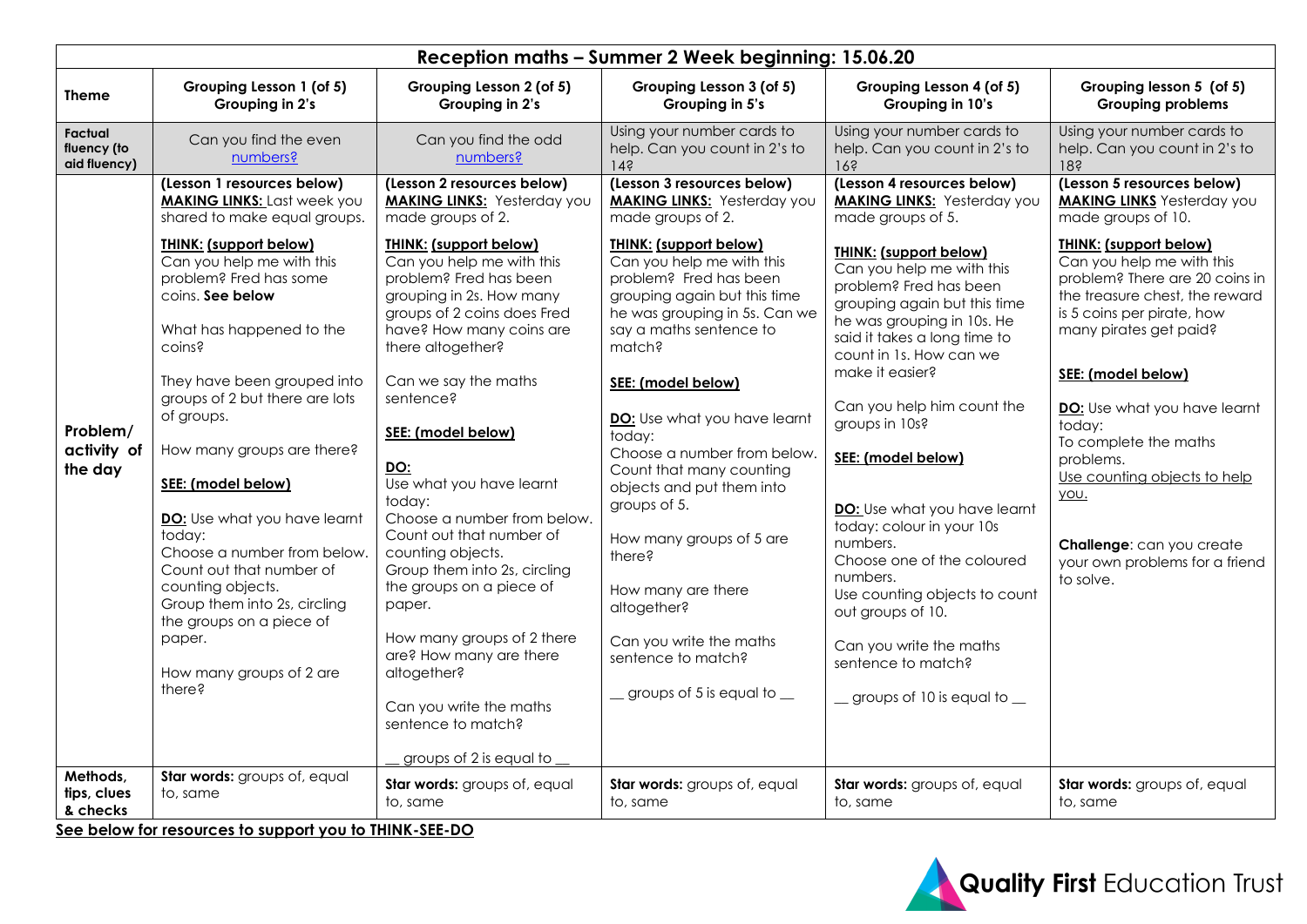#### **LESSON 1 RESOURCES:**

## **THINK:**





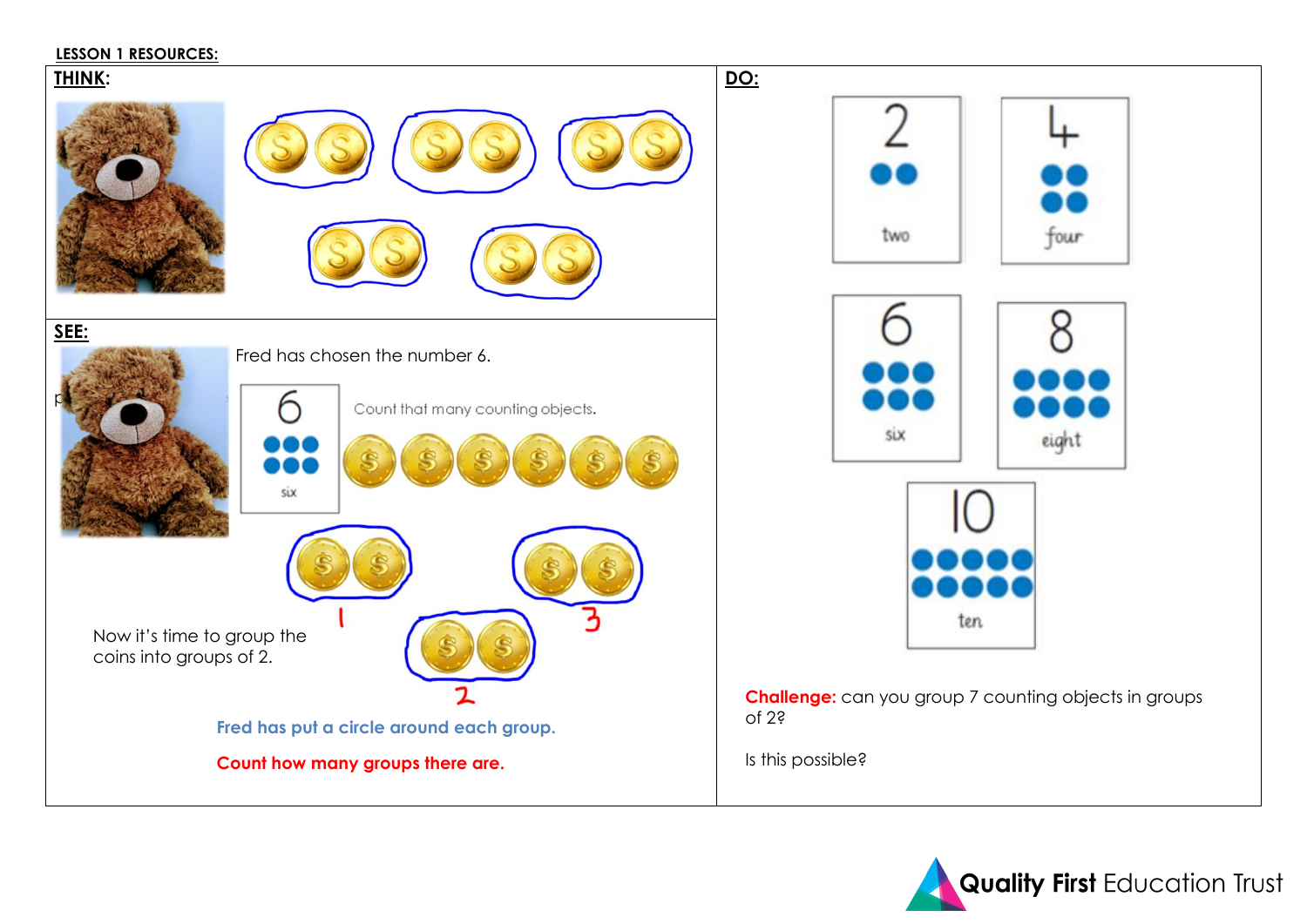#### **LESSON 2 RESOURCES:**



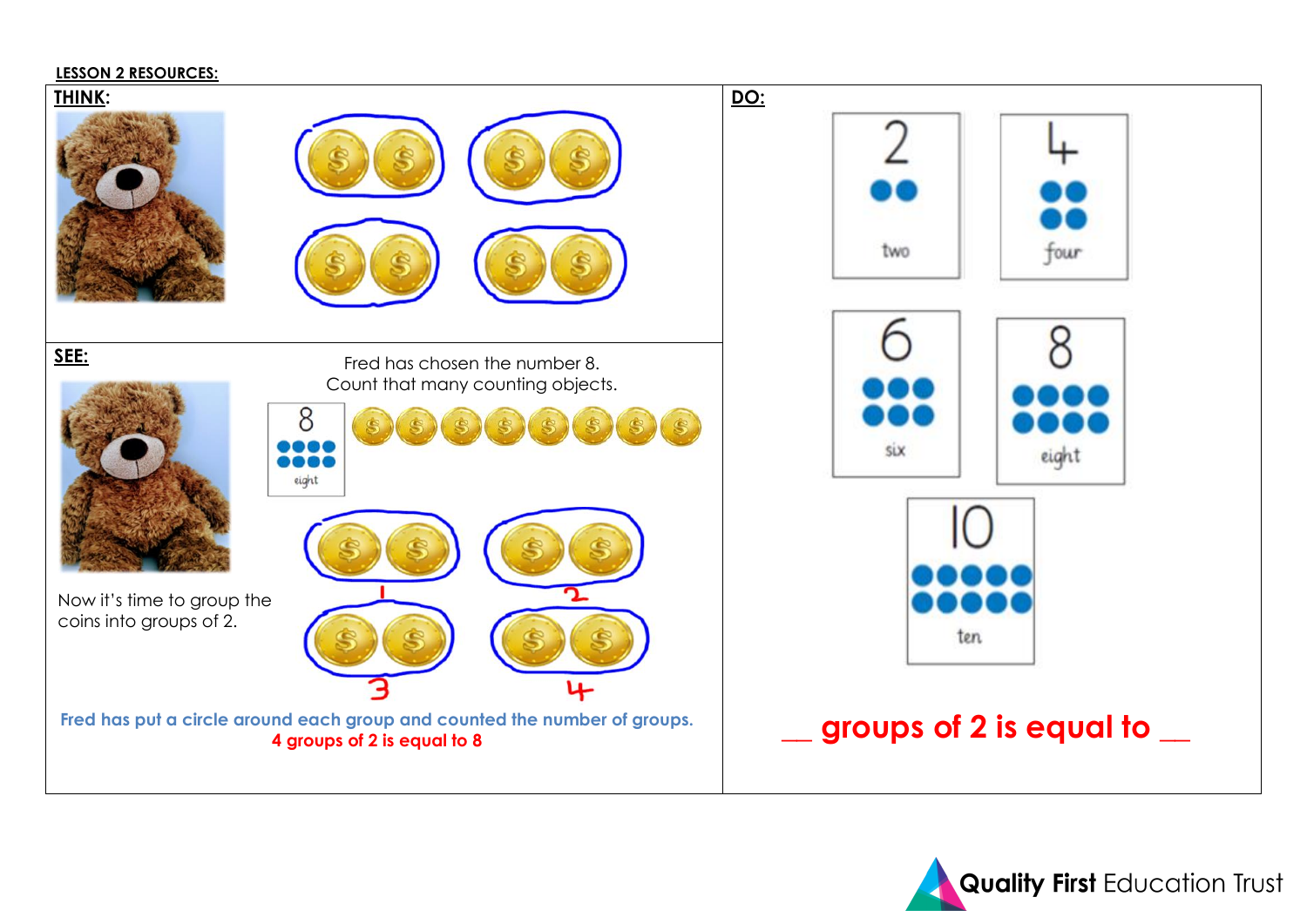#### **LESSON 3 RESOURCES:**



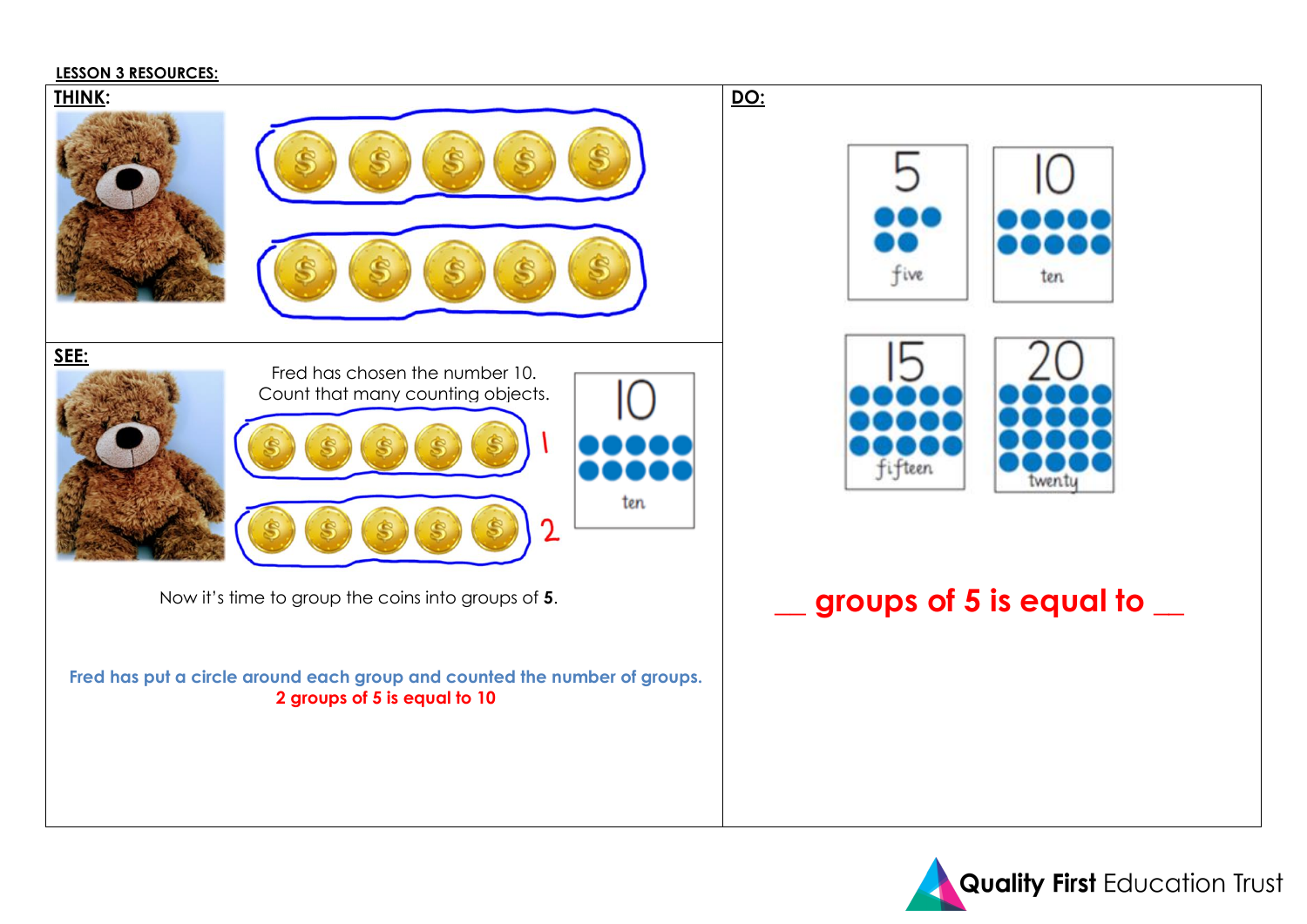### **LESSON 4 RESOURCES:**



of 10. To make it easier he's counted up in 10's.

**Fred has grouped 40 cubes into groups of 10. There are 4 groups. 4 groups of 10 is equal to 40**

**\_\_ groups of 10 is equal to \_\_**

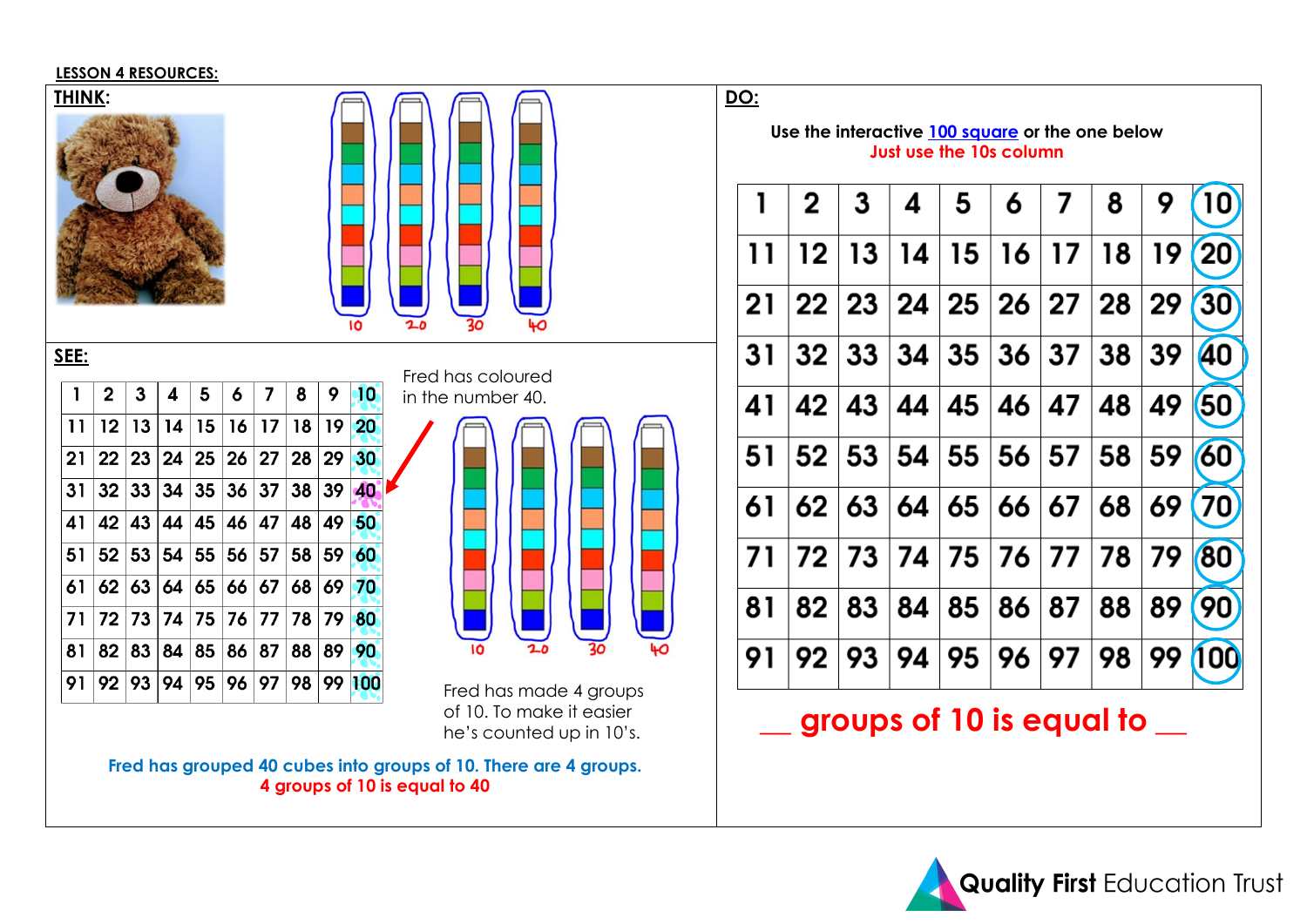